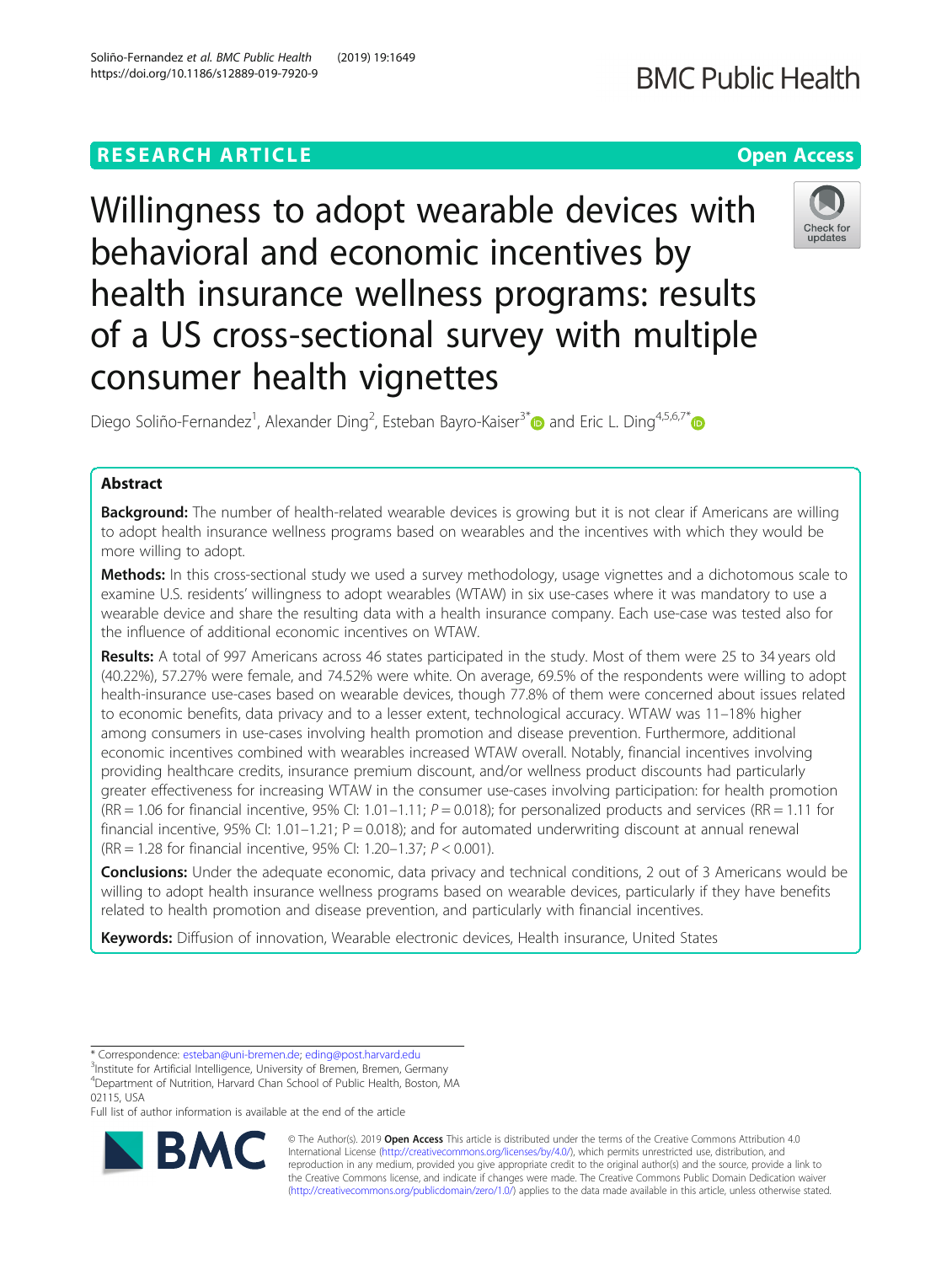### Background

It is forecasted that by 2020, the number of connected wearable devices worldwide will surpass 600 million devices [\[1\]](#page-6-0). Even though, wearable devices are well-known for their fitness and wellness applications, they have the potential to improve population health by moving the focus from disease treatment to prevention; routinely monitoring personalized physiological measurements; supporting self-management; identifying alterations in health conditions; and creating positive long term behavioral changes towards healthy lifestyles [\[2](#page-6-0)–[4](#page-6-0)]. Despite these opportunities, it is not clear if innovations based on wearable devices will be successfully implemented in the heath sector because, among other reasons, external forces such as key industry players, funding, public policy, technology, customers, and accountability can foster or kill wearable-based innovations [[3,](#page-6-0) [5\]](#page-6-0).

Health insurance companies play a central role among those external forces, particularly in the U.S. healthcare system where more than half of the population is covered by private employer-based group insurance [[6](#page-6-0)]. In the case of health insurance, insights from wearable devices could lead to a more customer-centric model that anticipates customers' risks and demands, and thus, enable new use cases related to continuous risk assessment; prediction of future health insurance claims; personalized insights to foster disease prevention; targeted marketing; customer engagement; and claims management [[7](#page-6-0)–[9\]](#page-6-0).

In fact, wearables are gaining momentum in employerbased group insurance. For example, health insurance companies such as United Health Group, Humana, Cigna, and Highmark have established programs that foster the use of wearable devices at the workplace. In general terms, health insurance companies use wearable devices to promote wellness and prevention at the workplace and keep the progress accountable; and in exchange for healthy behaviors, employers receive economic incentives such as lower group premiums in their health insurance policy [[10\]](#page-6-0).

Previous studies have explained that health insurance companies could adjust their product strategies to motivate individuals to use wearable devices  $[2-4, 7-9, 11-15]$  $[2-4, 7-9, 11-15]$  $[2-4, 7-9, 11-15]$  $[2-4, 7-9, 11-15]$  $[2-4, 7-9, 11-15]$  $[2-4, 7-9, 11-15]$  $[2-4, 7-9, 11-15]$  $[2-4, 7-9, 11-15]$  $[2-4, 7-9, 11-15]$  $[2-4, 7-9, 11-15]$  $[2-4, 7-9, 11-15]$  $[2-4, 7-9, 11-15]$ and even evaluated if consumers were interested to use a wearable device and share the data with their health or life insurance company in return for financial rewards for healthy behaviors [\[16,](#page-7-0) [17\]](#page-7-0). However, little is known about the willingness to adopt health insurance wellness programs based on wearable devices, particularly those including use cases beyond health promotion. Therefore, the main goal of this study is to evaluate American's willingness to adopt wearables (WTAW) with behavioral and economic incentives by health insurance wellness programs. An additional goal is to explore the influence of economic incentives on WTAW.

### **Methods**

### Population

In this cross-sectional study, we used Amazon Mechanical Turk as platform to obtain our study population. Previous studies show that Amazon Mechanical Turk can be used to obtain high-quality data that is as representative of the U.S. population, in terms of gender, age, race, and education, as traditional subject pools [\[18](#page-7-0), [19](#page-7-0)]. Furthermore, it has been observed that participants from this online platform produce reliable results consistent with standard decision making biases [\[20](#page-7-0)].

Our target sample size was 1000 participants, so we posted two online surveys as a task in Amazon Mechanical Turk with a maximum limit of 500 respondents per survey. We randomized the opt-in process by posting both surveys the same day, and with the same title, description, and economic reward per response. Therefore, the two surveys had an almost identical positioning within Amazon's Mechanical Turk and participants had no means to differentiate one from the other before entering the survey. Regarding inclusion and exclusion criteria, we included participants that were U.S. residents and at least 18 years old, and we excluded respondents who tried to fill-in the same survey more than once.

### Use-cases

We used a survey methodology based on vignettes to evaluate American's WTAW by health insurance wellness programs. Given our research methods and data collection process, institutional review board deemed this research exempt of ethics assessment.

Regarding the use-cases presented in the vignettes of the surveys, they were all based on insights from scientific articles  $[2, 4, 13, 14]$  $[2, 4, 13, 14]$  $[2, 4, 13, 14]$  $[2, 4, 13, 14]$  $[2, 4, 13, 14]$  $[2, 4, 13, 14]$  $[2, 4, 13, 14]$  $[2, 4, 13, 14]$ ; reports about health insurance technology  $[3, 7-9]$  $[3, 7-9]$  $[3, 7-9]$  $[3, 7-9]$  $[3, 7-9]$  $[3, 7-9]$  $[3, 7-9]$ ; and recent news about trends in health insurance innovation [[10,](#page-6-0) [21](#page-7-0), [22](#page-7-0)]. The six usecases included were: health promotion, suggest actions to improve health status with a health assessment based on data from wearable devices; early detection of diseases, use data from wearable devices to identify certain diseases or disorders at an early stage; prediction of future health risks, use data from wearable devices to infer the likelihood of having a certain disease or disorder in the future; adherence tracking, wearable devices to identify specific movements such as smoking, drinking, eating or pill intake, and give actionable insights based on that data; personalized products and services, offer exclusive products and services related to wellness, health and insurance based on data from wearable devices; automated underwriting, speed up the process of applying or renewing the insurance policy by prefilling some fields with data from wearable devices. For additional information about the vignettes and the questions used in the surveys see Additional file [1.](#page-6-0)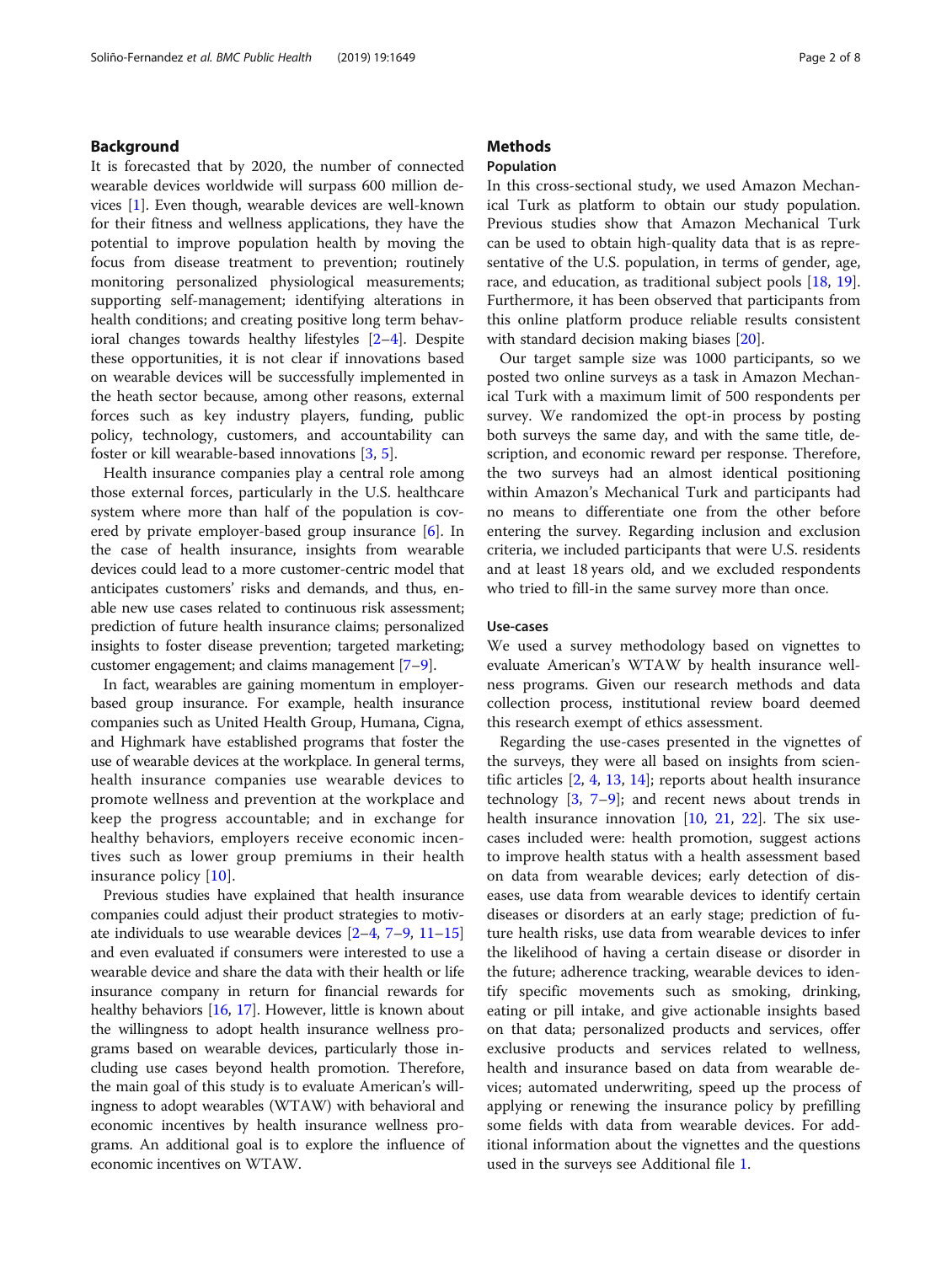### Willingness to adopt wearables

Each survey had two main sections. The first section consisted of demographic questions to better understand the characteristics of the sample in terms of age group; gender; income level; ethnicity; state of residence; marital status; type of health insurance; and employment status. The second section contained a set of six hypothetical use-cases. Each use-case presented a scenario in which a fictional health insurance policy holder named "Peter" had to choose whether to "Accept" or "Do not accept" a new health insurance service where it was mandatory to use a wearable device and share its data with a health insurance company. In every scenario, respondents had to select what they would do if they were Peter. If they chose "Accept" we considered they had a high WTAW in that specific use-case, whereas if they chose "Do not accept" we considered they had no WTAW.

To evaluate the main barriers to accept health insurance use-cases based on wearable devices, in addition to the dichotomous choice of accept or not accept, there was an "Accept just if …" option were respondents could select the conditions under which they would be willing to accept. These conditions included a free service; a free smart band; a service 100% accurate; data not shared with third-parties; and an "other" field where they could write their own requirements. If they chose "Accept just if …" we considered they were willing to accept that specific use-case but only under certain conditions.

### Influence of economic incentives

We created two surveys instead of one to test the influence of economic incentives on American's WTAW. The only difference between surveys was that in one, the hypothetical use-cases included an economic incentive in their description while in the other they did not. Therefore, by comparing the results of the survey without economic incentive and the survey with an economic incentive we could analyze how economic incentives affect respondents' choice to "Accept" or "Do not accept" a specific use-case. The economic incentives were not the same in the six use-cases, they were adapted to the specific context of each use-case to make the scenario as realistic as possible. Furthermore, the quantity of the economic incentives was not specified because, given the innovativeness of the use-cases, there was no clear benchmark in the health insurance market.

### Statistical analysis

We tabulated participant characteristics of the total sample ( $n = 1000$ ) and by survey ( $n = 500$ ). We visualized the main exposure of interest using three charts, two for the overall willingness to adopt (respondents who selected "Accept" and "Accept just if …" ) or not do adopt (respondents who selected "Do not accept") wearables by type of use-case and by the absence or presence of economic incentive; and one for the main barriers to adopt wearables (conditions selected in "Accept just if …").

Additionally, for the secondary outcome, we calculated the risk ratio of the WTAW in each use-case if there was an additional economic incentive and we considered a two-tailed  $P < 0.05$  to be statistically significant. We used poisson regression with robust variance to estimate the Relative Risk of WTAW; we adjusted for the demographic variables age group, gender, education level, income level, ethnicity, health insurance, marital status, and employment status; and clustered on state of residence to correct for correlated observations within each state. We decided to use logpoisson with robust variances over logistic regression because leading epidemiologists and biostatisticians agree that the robust Poisson models are more robust to outliers compared to the log-binomial models when estimating relative risks or risk ratios for common binary outcomes; and odds ratio yields bias when outcome is not rare (i.e.  $> 5\%$  yes) [[23](#page-7-0), [24\]](#page-7-0). Analyses used Stata software, version 13.1. (StataCorp LP, College Station, TX).

### Results

Out of the total sample, 3 participants submitted an empty survey, so they were excluded from the study, reducing the sample size to 997. In addition, 8 participants submitted the survey with at least one missing value. Given the relatively few missing values compared to the total sample size, missing data were handled through listwise deletion, meaning that we deleted all data from any participant with missing values. Regarding the general demographic characteristics of the sample, there were respondents from 46 states; 40.22% were 25 to 34 years old; 57.27% were female; 74.52% were white; 50.75% had private employer-based health insurance; 47.94% had some college or associate degree; and 20.60% had a household income of less than 25.000\$ per year. For virtually all variables there were no statistically significant differences between the sample of the survey with economic incentive and the one without economic incentive. The only exception was geographic state and the subcategory of education level "some college or associate degree" which was overrepresented in the sample with economic incentive  $(46.89\% \text{ vs } 49.00\%, P = 0.044)$ . Table [1](#page-3-0) shows the demographics characteristics of the participants.

Figure [1a](#page-4-0) and b show the main results about participants' WTAW by the presence or absence of an economic incentive. Results indicated that non-willingness to adopt dropped from 33.63% non-acceptance to 28.08% non-acceptance with economic incentives. Meanwhile, approximately 53% of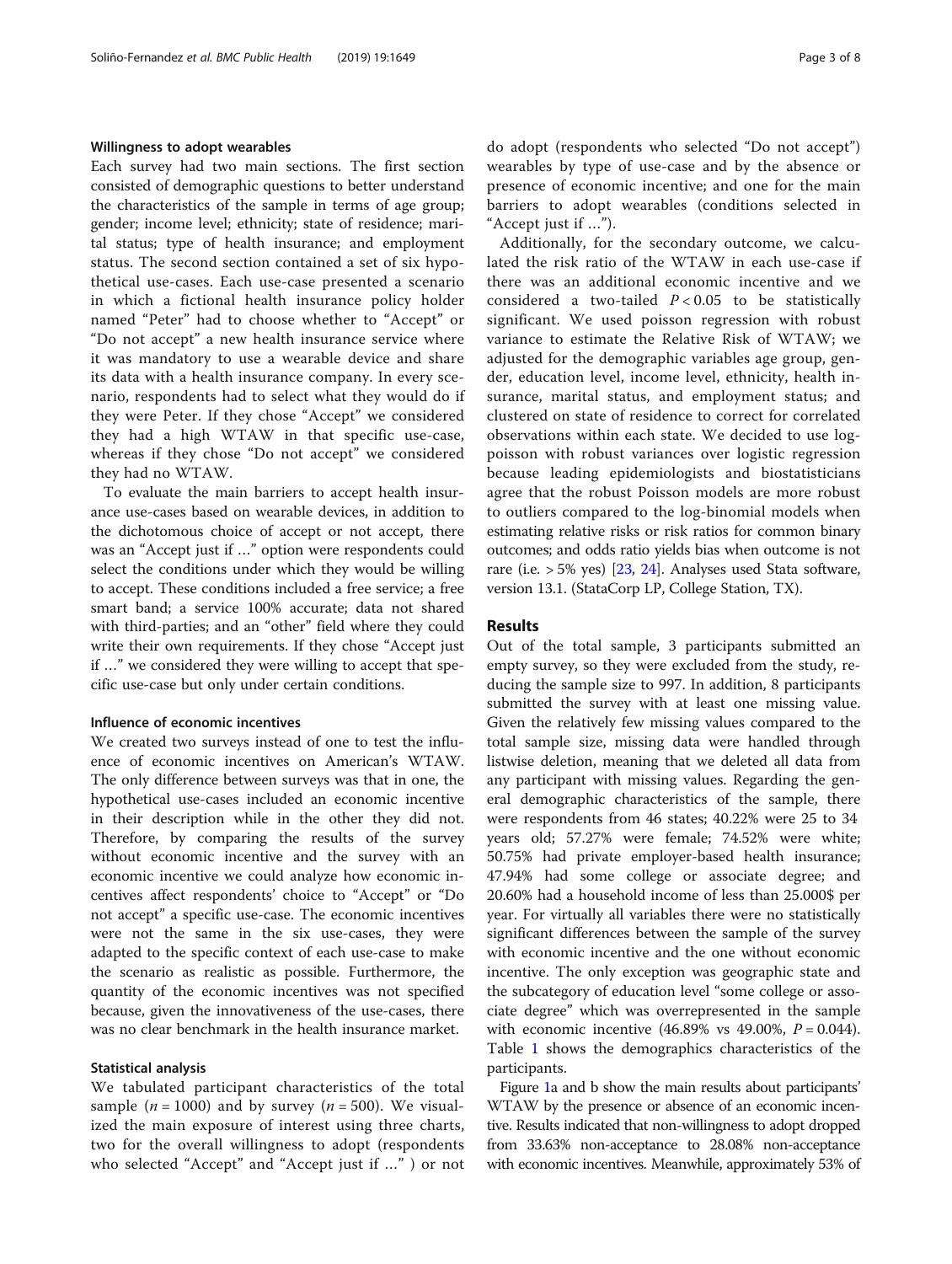the respondents were interested to conditionally accept if under certain use-cases conditions, almost unchanged by economic incentives. However, with an economic incentive, interest to unconditionally accept increased from 13.56 to 18.78%.

Regarding American's concerns about health-insurance use-cases based on wearable devices, Fig. [2](#page-4-0) shows that out of the respondents who were interested to accept under certain conditions, 99.22% were concerned about economic benefits, data-privacy and/or technical conditions. More specifically, they placed a slightly higher importance to "free service", "free smart band" and "data not shared with third parties" than to a "service 100% accurate" (27.16, 26.34 and 25.11% vs 20.61% respectively).

Figure [3](#page-5-0) shows that there were important differences in WTAW between use-cases, particularly among respondents who selected "Accept if" or "Do not accept". Overall, Americans were more willing to adopt with and/or without conditions the use-cases of health promotion and early detection of diseases (79.84% and 81.24% respectively vs an average of 69.14%) and less willing to adopt the use-cases of adherence tracking, personalized products and services, and automated underwriting (59.98%, 58.78% and 64.70% respectively vs an average of 69.14%).

Regarding the inferential statistics, Table [2](#page-5-0) shows the results of the influence of economic incentives on each of the use-cases based on data from wearable devices. Economic incentives involving providing healthcare credits, insurance premium discount, and/or wellness product discounts led to a significant increase in the WTAW in the use-cases of health promotion by 6%  $(RR=1.06$  with P=0.018); personalized products and services by 11% (RR=1.11 with P=0.018); and automated underwriting by 28% (RR=1.28; with  $P<0.001$ ). Furthermore, additional economic incentives had a suggestive finding for increasing the WTAW in the use-case of adherence tracking by 7% (RR=1.07 with  $P=0.05$ ).

Table 1 Demographic characteristics of the sample (Continued)

| Variable                                 | Total sample ( $n = 997$ ) |  |  |
|------------------------------------------|----------------------------|--|--|
| Gender                                   |                            |  |  |
| Male                                     | 42.73% ( $n = 426$ )       |  |  |
| Female                                   | $57.27\% (n = 571)$        |  |  |
| Age group                                |                            |  |  |
| 18-24 years old                          | $13.14\% (n = 131)$        |  |  |
| 25-34 years old                          | 40.22% $(n = 401)$         |  |  |
| 35-44 years old                          | $22.47\% (n = 224)$        |  |  |
| 45-64 years old                          | $21.26\% (n = 212)$        |  |  |
| 65 years or older                        | $2.81\% (n = 28)$          |  |  |
| Ethnicity                                |                            |  |  |
| White                                    | 74.52% ( $n = 743$ )       |  |  |
| Hispanic or Latino                       | $6.62\%$ (n = 66)          |  |  |
| Black or African American                | $8.93\% (n = 89)$          |  |  |
| Asian American                           | 7.62% ( $n = 76$ )         |  |  |
| Other                                    | $1.81\% (n = 18)$          |  |  |
| Missing                                  | $0.50(n = 5)$              |  |  |
| Highest level of education attained      |                            |  |  |
| Less than high school                    | $0.90\% (n = 9)$           |  |  |
| High school completion                   | 11.13% $(n = 111)$         |  |  |
| Some college or associate degree         | $47.94\% (n = 478)$        |  |  |
| Advanced degree                          | $39.62\% (n = 395)$        |  |  |
| Missing                                  | $0.40\%$ ( $n = 4$ )       |  |  |
| Marital status                           |                            |  |  |
| Single, never married                    | 43.93% ( $n = 438$ )       |  |  |
| Married or domestic partnership          | $45.14\% (n = 450)$        |  |  |
| Widowed                                  | $2.61\% (n = 26)$          |  |  |
| Divorced                                 | $7.12\% (n = 71)$          |  |  |
| Separated                                | $0.80\%$ ( $n = 8$ )       |  |  |
| Missing                                  | $0.40\%$ ( $n = 4$ )       |  |  |
| Household income                         |                            |  |  |
| Less than 25.000\$ per year              | $20.60\% (n = 206)$        |  |  |
| Between 25.000\$ and 34.999\$ per year   | 13.44% (n = 134)           |  |  |
| Between 35.000\$ and 49.999\$ per year   | $17.45\% (n = 174)$        |  |  |
| Between 50.000\$ and 74.999\$ per year   | $23.87\% (n = 238)$        |  |  |
| Between 75.000\$ and 99.999\$ per year   | $13.14\% (n = 131)$        |  |  |
| Between 100.000\$ and 149.999\$ per year | $9.03\% (n = 90)$          |  |  |
| More than 150.000\$ per year             | $2.21\% (n = 22)$          |  |  |
| Missing                                  | $0.20\% (n = 2)$           |  |  |
| Employment status                        |                            |  |  |
| Employed for wages                       | 62.99% ( $n = 628$ )       |  |  |
| Self-employed                            | $13.74\% (n = 137)$        |  |  |
| Unemployed                               | $10.23\% (n = 102)$        |  |  |
| Student                                  | $5.62\% (n = 56)$          |  |  |
| Military                                 | $0.50\% (n = 5)$           |  |  |

<span id="page-3-0"></span>Soliño-Fernandez et al. BMC Public Health (2019) 19:1649 Page 4 of 8

Table 1 Demographic characteristics of the sample

| <b>Table T</b> Demographic characteristics of the sample (continued) |                          |  |  |
|----------------------------------------------------------------------|--------------------------|--|--|
| Variable                                                             | Total sample $(n = 997)$ |  |  |
| Retired                                                              | $3.71\% (n = 37)$        |  |  |
| Unable to work                                                       | $2.81\% (n = 28)$        |  |  |
| Missing                                                              | $0.40\%$ (n = 4)         |  |  |
| Health insurance                                                     |                          |  |  |
| Public (Medicare or Medicaid)                                        | $24.17\%$ (n = 241)      |  |  |
| Private (employer-based)                                             | $50.75\%$ (n = 506)      |  |  |
| Private (individually purchased)                                     | 11.74% $(n = 117)$       |  |  |
| Other                                                                | $3.01\% (n = 30)$        |  |  |
| Not insured                                                          | $9.53\% (n = 95)$        |  |  |
| Missing                                                              | $0.80\%$ (n = 8)         |  |  |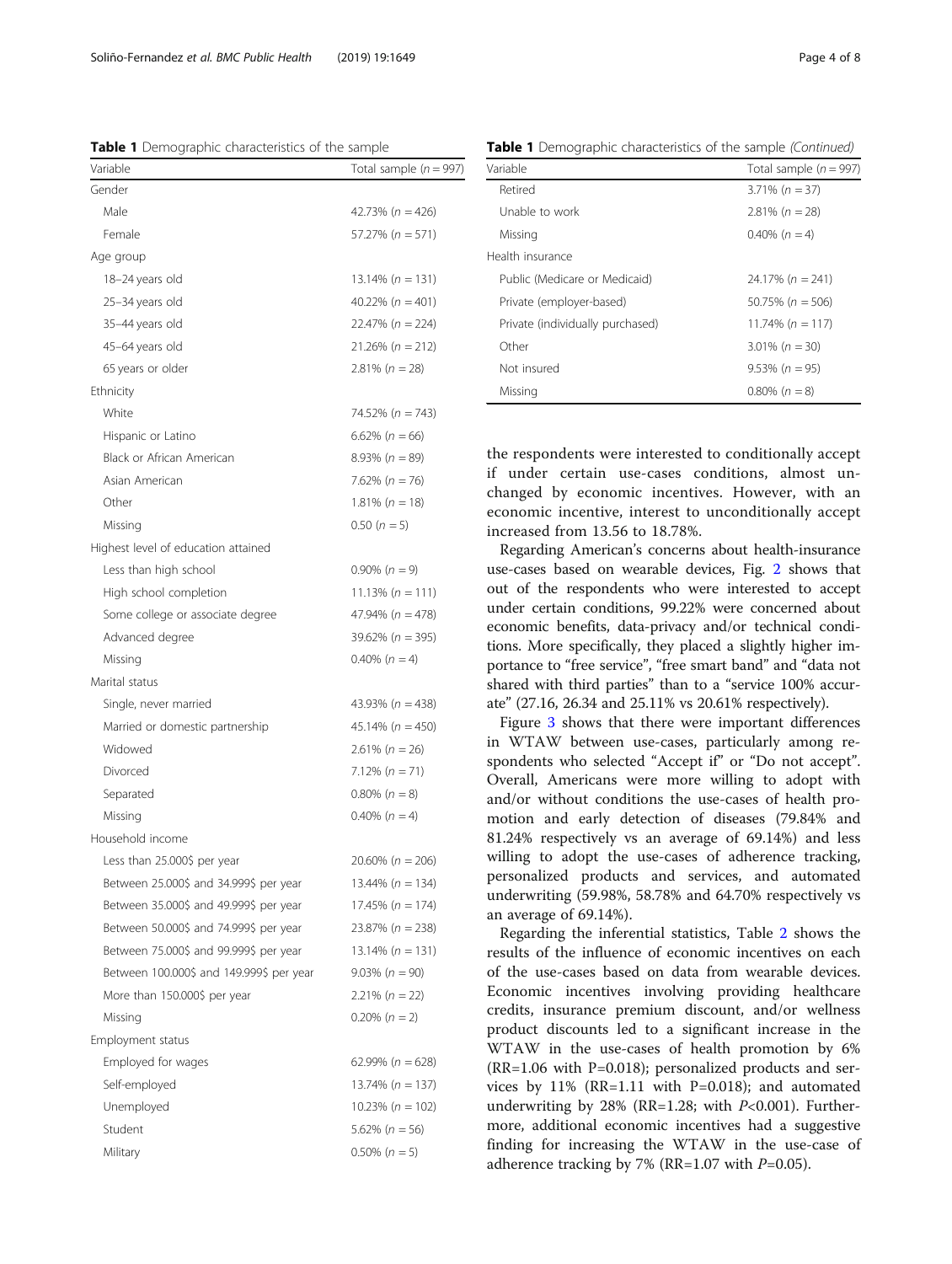<span id="page-4-0"></span>

## Discussion

Previous studies have explained that health insurance companies could adjust their product strategies to motivate individuals to use wearable devices [\[2](#page-6-0)–[4,](#page-6-0) [7](#page-6-0)–[9,](#page-6-0) [11](#page-6-0)–[15](#page-7-0)] and even evaluated if consumers were interested to use a wearable device and share the data with their health or life insurance company in return for financial rewards for healthy behaviors [\[16,](#page-7-0) [17](#page-7-0)]. Other studies have examined the adoption of wearable devices as a whole [\[25\]](#page-7-0) or by certain groups such as the elderly [\[26,](#page-7-0) [27\]](#page-7-0), runners [\[11\]](#page-6-0) or health professionals [\[28\]](#page-7-0); and found out that individuals



follow a risk-benefit analysis too decide to adopt healthcare wearable devices [\[29\]](#page-7-0).

Our study builds upon those findings and provides additional insights on users' decision-making process and motivation by type of wearable-driven use-cases and contextual conditions. Even though, to the best of our knowledge, this is the first study to carefully examine individuals' WTAW in specific health-insurance use-cases; if we assume that all use-cases consist on providing a health, financial, customization and/or convenience benefits to users in exchange of them using a wearable device and sharing the data with their health insurance company, some of the results could be compared with previous data; in fact, the results of this research are similar to the ones obtained by PriceWaterhouseCoopers in 2014 (69.14% vs 68% of respondents interested to adopt respectively) [[17\]](#page-7-0). The study published by Life Happens and LIMRA in 2016 shows higher adoption rates (16.17% of respondents interested to adopt regardless of the conditions vs 30% of respondents very or extremely likely to adopt) but it is focused on life insurance, not health insurance  $[16]$  $[16]$ . Opposed to the study of Alley et all [[25\]](#page-7-0), our findings show that not only accuracy but also the financial cost of the wearable device is among the top barriers of the respondents, and that fewer citizens are not interested in using a wearable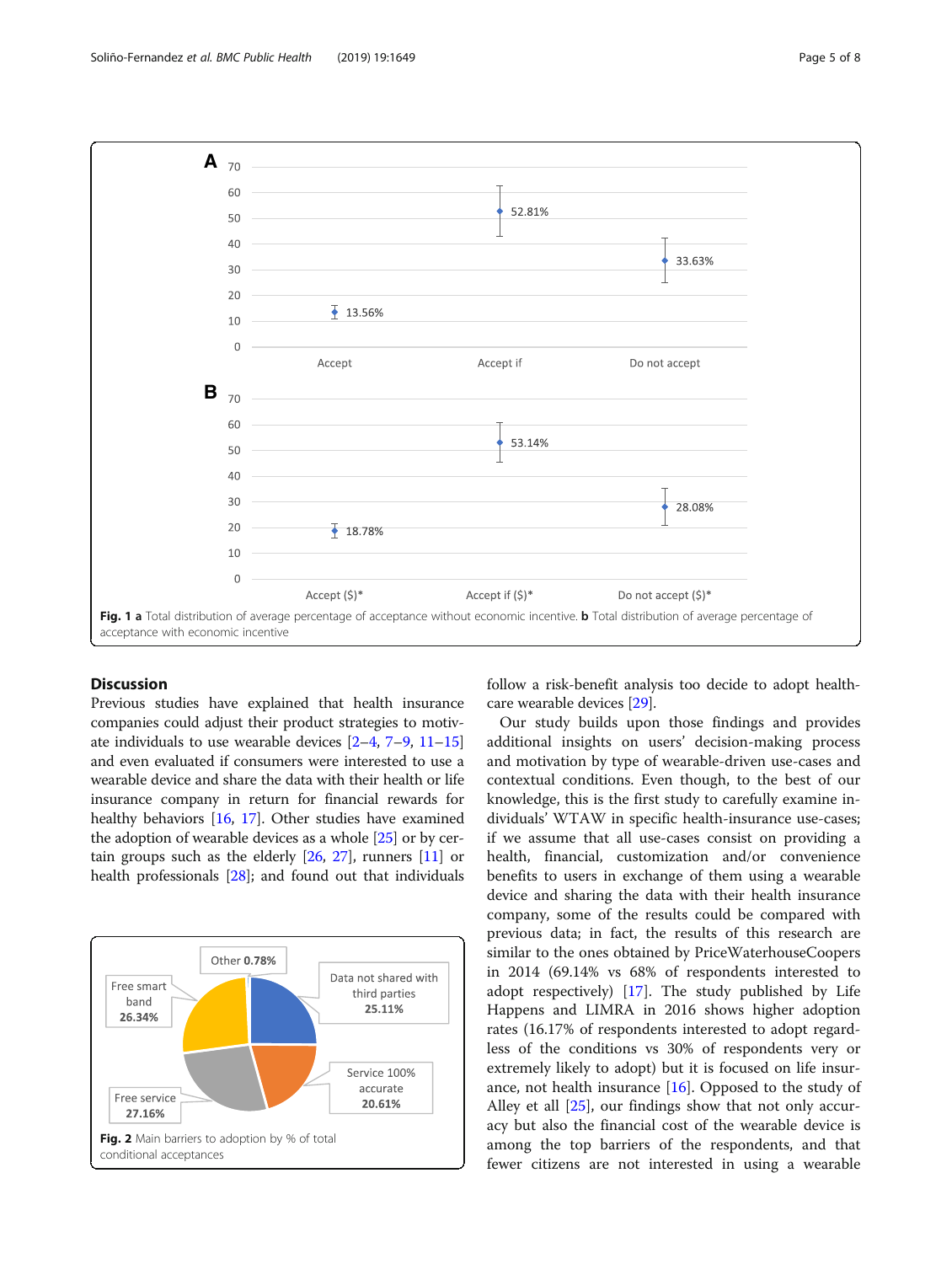<span id="page-5-0"></span>

device (30.85% vs 44% respectively), but their research focused on the willingness to use a fitness tracker in general rather than specific wearable-driven use-case involving data-sharing with health insurance companies.

The main implications of our study are that, on the one hand, it ratifies that most Americans are willing to adopt wearable devices with behavioral and economic incentives by health insurance wellness programs, and on the other hand, it shows that not all use-cases are valued equally and that there are important barriers regarding economic, accuracy and data-privacy conditions. Another important finding is that Americans are more willing to adopt wearables if the use-cases focus on health benefits and/or there are additional economic incentives.

These insights are particularly relevant because the U.S. has signed into law the Republican Party's repeal of a key provision of the Affordable Care Act (ACA), the individual mandate [[30](#page-7-0)]. Among other changes, from 2019 onwards, people who have no health insurance and who are not exempt from the mandate under current law will not be penalized for not holding an active health insurance policy. Consequently, there is an expected exodus of young and healthy individuals from the health care marketplace, leaving sicker patients in the market for insurance. It is estimated that both the number of uninsured people could increase by 4 million in 2019, and average premiums in the ACA marketplaces could rise by approximately 10% [\[31](#page-7-0)].

This reform has a major impact because it creates adverse selection. As pointed out by the American Academy of Actuaries in a letter to Congress in March 2017, the sharpest decrease in insured rates would come from healthy individuals without immediate health care needs, and thus, the quality of the risk pool and health insurer's ability to cover claims would diminish [[32\]](#page-7-0). Therefore, health insurers will have even greater incentives to "cherry picking", to attract young and healthy policy holders. That is especially relevant because wearables have been mostly purchased by individuals who have a healthy lifestyle [[33\]](#page-7-0) and the adoption of wearable devices tends to decline with age [[34](#page-7-0)]. As a result, use-cases based on data from wearable devices could be potentially a very key incentive approach for health insurers to appeal to the younger and healthier segments of the population, and thereby retaining them to stabilize the insurance premiums in the risk pool. The results of this research can help to predict how Americans could react if health insurers offer wellness programs based on wearable devices,

Table 2 Economic incentives on WTAW in each of the health insurance use-cases based on wearable device purpose of usage scenarios

| Health insurance use-case based on wearable<br>devices purpose of usage | RELATIVE RISK of WTAW with<br>an additional economic incentive | $P$ value | [95% Conf. Interval] |      |
|-------------------------------------------------------------------------|----------------------------------------------------------------|-----------|----------------------|------|
| Health promotion scenario                                               | 1.06                                                           | 0.018     | 1.01                 | 1.11 |
| Early detection of diseases scenario                                    | 1.03                                                           | 0.21      | 0.98                 | 1.08 |
| Prediction of future health risks scenario                              | 0.78                                                           | 0.27      | 0.51                 | 1.21 |
| Adherence tracking scenario                                             | 1.07                                                           | 0.05      | 1.00                 | 1.15 |
| Personalized products scenario                                          | 1.11                                                           | 0.018     | 1.01                 | 1.21 |
| Automated underwriting scenario                                         | 1.28                                                           | < 0.001   | 1.20                 | 1.37 |

Note. All models were adjusted for the demographic variables age group, gender, education level, income level, ethnicity, health insurance, marital status, and employment status; and clustered on state of residence to correct for correlated observations within each state

P values of <0.05, considered to be statistically significant, are presented in bold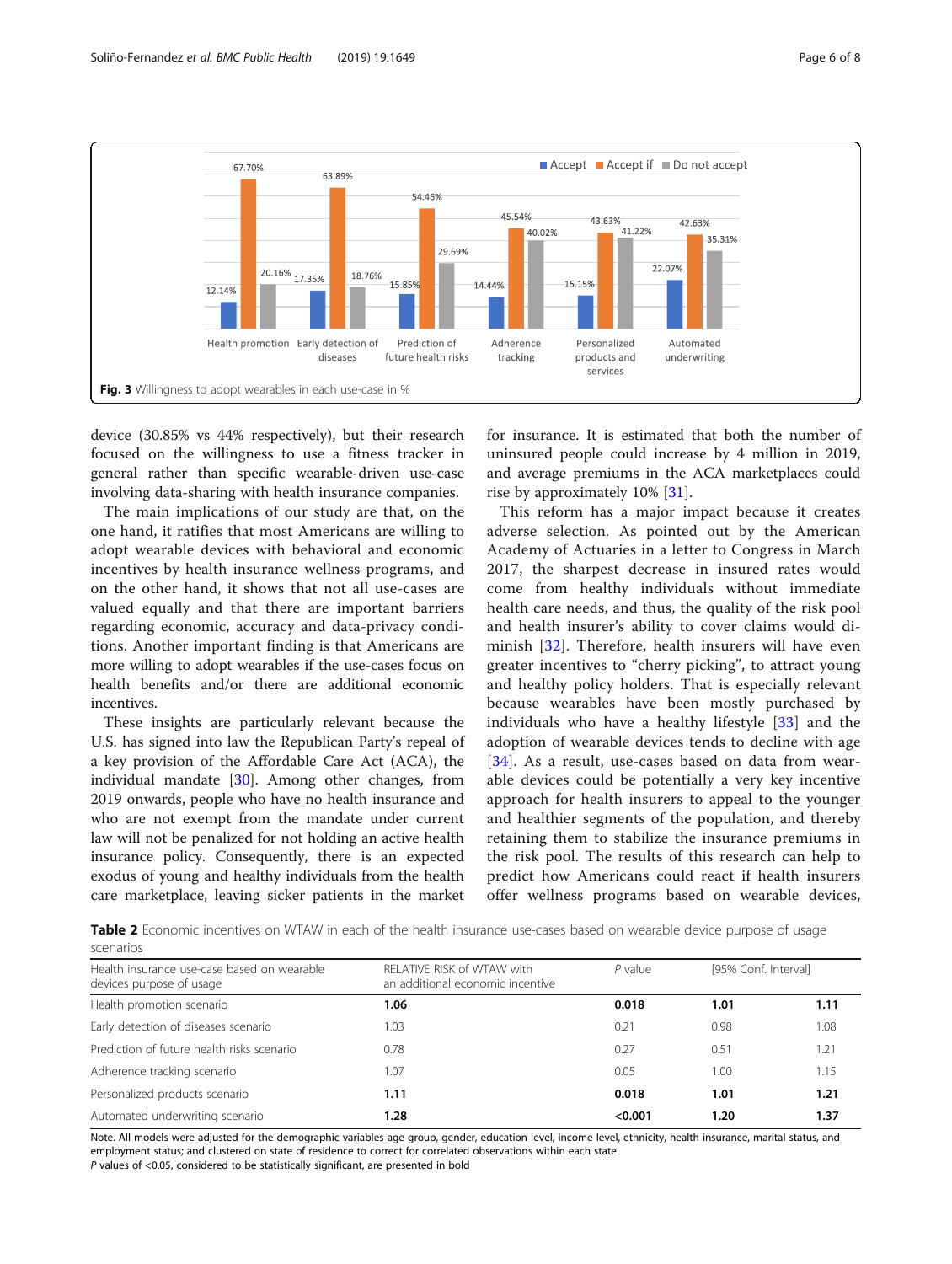<span id="page-6-0"></span>and thus, to better understand how the value of a usecase and its' conditions could be modified to maximize the chances to attract or retain health insurance policy holders.

Given the exploratory nature of this research the results should be interpreted accordingly. This research cannot claim to be representative of the whole U.S. because there could be a sampling bias due to the relatively limited size of the sample and that there were no respondents from four states. Another limitation is that the order of the use-cases based on wearable devices was not randomized, and thus, there could be a questionorder bias. In addition, the quantity of the economic incentives was not specified so it is not possible to conclude how substantial the economic incentives should be to increase American's WTAW. Therefore, future research could address if the amount and type of economic incentive has a significant influence on the WTAW by health insurance wellness programs.

### Conclusion

Under the adequate economic, data privacy and technical conditions, two out of three Americans would be willing to accept health insurance wellness programs based on wearable devices, particularly if they have benefits related to health promotion and primary prevention. Therefore, health insurance wellness programs based on wearable devices could be potentially a very key incentive approach for health insurers to appeal to the younger and healthier segments of the population, and thereby retaining them to stabilize the insurance premiums in the risk pool.

#### Supplementary information

Supplementary information accompanies this paper at [https://doi.org/10.](https://doi.org/10.1186/s12889-019-7920-9) [1186/s12889-019-7920-9.](https://doi.org/10.1186/s12889-019-7920-9)

Additional file 1. Surveys

#### Abbreviations

ACA: Affordable care act; WTAW: Willingness to adopt wearables

#### Acknowledgements

Not applicable.

#### Authors' contributions

All four authors have read and approved the manuscript. The individual contributions of each author are described below: DSF and ELD contributed to the design and implementation of the research, to the analysis of the results and to the writing of the manuscript. AD. Ding contributed to the discussion of the results and writing of the final manuscript. EBK. Bayro-Kaiser contributed to the planning of the idea, provided critical feedback and helped shape the research.

#### Funding

Not applicable.

#### Availability of data and materials

The datasets used and/or analyzed during the current study are available from the corresponding author on reasonable request.

#### Ethics approval and consent to participate

The institutional review board of Management Center Innsbruck deemed this research exempt of ethics assessment. All participants voluntarily confirmed their willingness to participate in the study by explicitly accepting a written informed consent prior to the survey.

#### Consent for publication

Not applicable.

#### Competing interests

The authors declare that they have no competing interests.

#### Author details

<sup>1</sup>Management Center Innsbruck, Innsbruck, Austria. <sup>2</sup>California Advanced Imaging, Novato, CA, USA. <sup>3</sup>Institute for Artificial Intelligence, University of Bremen, Bremen, Germany. <sup>4</sup> Department of Nutrition, Harvard Chan School of Public Health, Boston, MA 02115, USA. <sup>5</sup>Microclinic International, San Francisco, CA, USA. <sup>6</sup> Health Finance Institute, Arlington, VA, USA. <sup>7</sup> Federal Health Division, General Dynamics Information Technology, Falls Church, VA, USA.

### Received: 8 July 2019 Accepted: 8 November 2019 Published online: 16 December 2019

#### References

- 1. Cisco Systems. Cisco visual networking index: global Mobile 2016 [Internet]. 2016. Available from: <http://www.statista.com/statistics/487291/global>-.
- 2. Kostkova P, Brewer H, de Lusignan S, Fottrell E, Goldacre B, Hart G, et al. Who Owns the Data? Open Data for Healthcare. Front public Heal [Internet]. 2016 [cited 2017 Jan 7];4:7. Available from: [http://www.ncbi.nlm.nih.gov/](http://www.ncbi.nlm.nih.gov/pubmed/26925395) [pubmed/26925395.](http://www.ncbi.nlm.nih.gov/pubmed/26925395)
- 3. Soreon Research. The wearable health revolution: how smart Wearables disrupt the Healthcare sector. 2014.
- 4. Dimitrov D V. Medical Internet of Things and Big Data in Healthcare. Healthc Inform Res [Internet]. 2016 22(3):156–163. [cited 2017 Jan 7]; Available from: <http://www.ncbi.nlm.nih.gov/pubmed/27525156>.
- 5. Herzlinger RE. Why Innovation in Health Care Is So Hard. Harv Bus Rev [Internet]. 2006; Available from: [https://hbr.org/2006/05/why-innovation-in](https://hbr.org/2006/05/why-innovation-in-health-care-is-so-hard)[health-care-is-so-hard](https://hbr.org/2006/05/why-innovation-in-health-care-is-so-hard)
- 6. Barnett JC, Vornovitsky MS, Davis KE, Dowdy R, Evers S, Fung RC, et al. Health insurance coverage in the United States: 2015. 2016;
- 7. PriceWaterhouseCoopers. Insurance 2020: PriceWaterhouseCoopers Insur 2020 [Internet]. 2012;(January):24. Available from: [http://www.pwc.com/](http://www.pwc.com/gx/en/industries/financial-services/insurance/publications/future-of-insurance.html) [gx/en/industries/financial-services/insurance/publications/future-of](http://www.pwc.com/gx/en/industries/financial-services/insurance/publications/future-of-insurance.html)[insurance.html](http://www.pwc.com/gx/en/industries/financial-services/insurance/publications/future-of-insurance.html)
- 8. PriceWaterhouseCoopers. Insurance 2020 & beyond: Necessity is the mother of reinvention [Internet]. 2015. Available from: [https://www.pwc.com/gx/en/](https://www.pwc.com/gx/en/insurance/publications/assets/pwc-insurance-2020-and-beyond.pdf) [insurance/publications/assets/pwc-insurance-2020-and-beyond.pdf](https://www.pwc.com/gx/en/insurance/publications/assets/pwc-insurance-2020-and-beyond.pdf)
- 9. Munich RE. Data is wearable? An early look at wearables for life and living benefits insurance; 2015.
- 10. Brown EA. The Fitbit Fault Line: Two Proposals to Protect Health and Fitness Data at Work. Yale J Health Policy Law Ethics [Internet]. 2016 [cited 2017 Jan 23];16(1). Available from: <http://digitalcommons.law.yale.edu/yjhple>
- 11. Wiesner M, Zowalla R, Suleder J, Westers M, Pobiruchin M. Technology Adoption, Motivational Aspects, and Privacy Concerns of Wearables in the German Running Community: Field Study. JMIR mHealth uHealth [Internet]. 2018 Dec 14 [cited 2019 Jan 10];6(12):e201. Available from: [http://mhealth.](http://mhealth.jmir.org/2018/12/e201/) [jmir.org/2018/12/e201/](http://mhealth.jmir.org/2018/12/e201/)
- 12. Tedesco S, Barton J, O'Flynn B. A Review of Activity Trackers for Senior Citizens: Research Perspectives, Commercial Landscape and the Role of the Insurance Industry. Sensors (Basel) [Internet]. 2017 Jun 3 [cited 2018 Oct 28]; 17(6). Available from: <http://www.ncbi.nlm.nih.gov/pubmed/28587188>.
- 13. Kostkova P. Grand Challenges in Digital Health. Front Public Heal [Internet]. 2015 May 5 [cited 2017 Jan 7];3:134. Available from: [http://www.frontiersin.](http://www.frontiersin.org/Digital_Health/10.3389/fpubh.2015.00134/full) [org/Digital\\_Health/10.3389/fpubh.2015.00134/full](http://www.frontiersin.org/Digital_Health/10.3389/fpubh.2015.00134/full)
- 14. Li X, Dunn J, Salins D, Zhou G, Zhou W, Schüssler-Fiorenza Rose SM, et al. Digital Health: Tracking Physiomes and Activity Using Wearable Biosensors